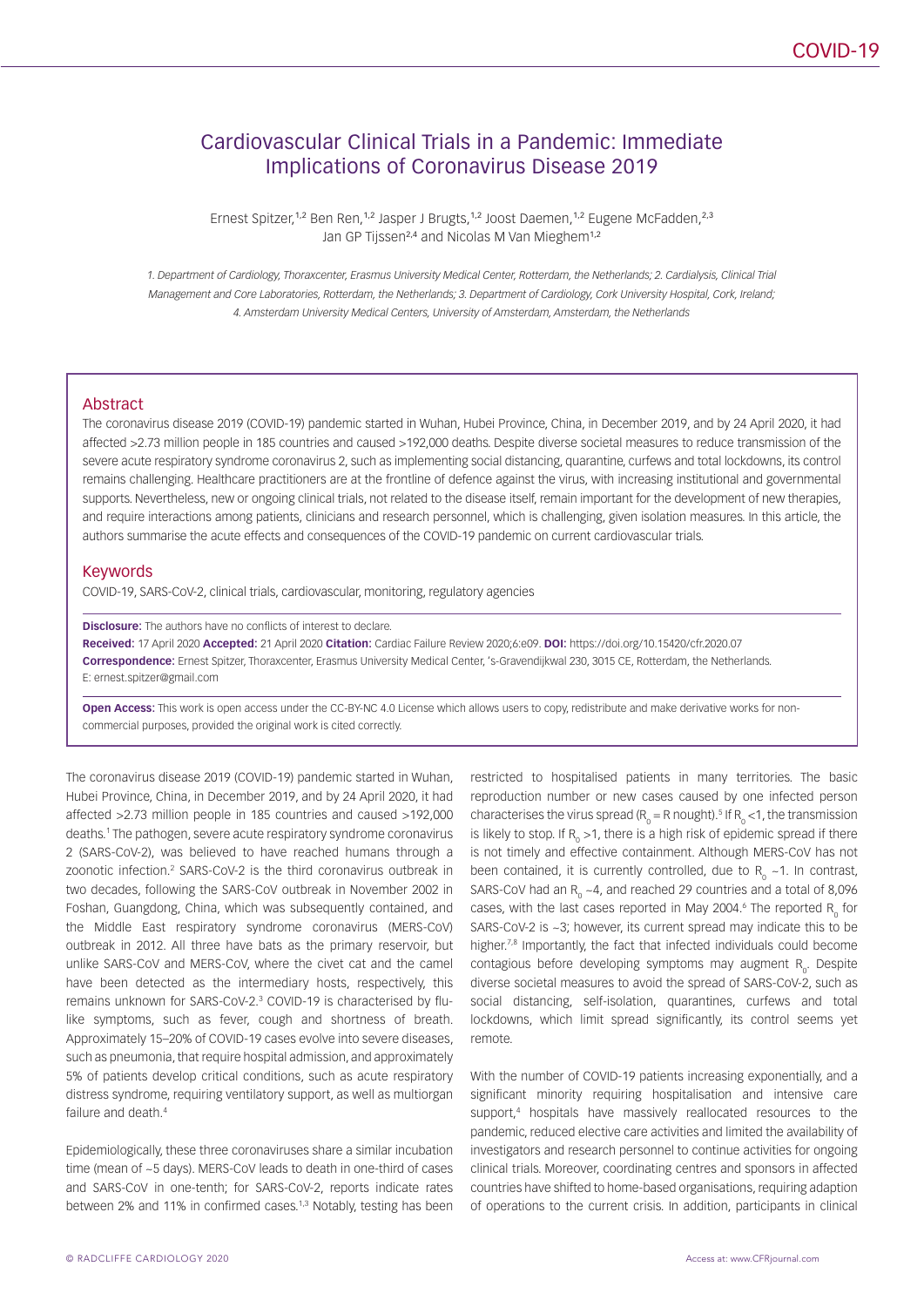# Figure 1: Impact of a Pandemic on the Conduct of Cardiovascular Clinical Trials



trials may not be able to attend hospitals for follow-up visits or to collect study medications. A careful and periodic risk assessment by sponsors and investigators is required to preserve the safety of trial participants (and employees) and the integrity of trials. In this article, we summarise the immediate implications of the COVID-19 pandemic on ongoing cardiovascular trials.

## **Regulatory Framework**

This review incorporates recent recommendations from the US Food and Drug Administration (FDA), the European Medicines Agency, the UK's Medicines and Healthcare products Regulatory Agency and Australia's Therapeutic Goods Administration, as well as personal views.<sup>9-14</sup>

## **Basic Principles**

Planning, executing and reporting clinical trials designed for the approval of (or to extend indications for) drugs, biological products, devices and combinations thereof, are highly regulated activities. Clinical trialists must observe national regulations, as well as international standards, such as those proposed by the International Conference of Harmonization, the International Organization for Standardization and the International Medical Device Regulators Forum.

Two general principles governing the execution of clinical trials are ensuring patient safety and clinical trial integrity. According to the WHO, patient safety is "the absence of preventable harm to a patient during the process of health care and reduction of risk of unnecessary harm associated with health care to an acceptable minimum."15 As defined by the FDA, data integrity refers to "the completeness, consistency, and accuracy of data. Complete, consistent and accurate data should be attributable, legible, contemporaneously recorded, original or a true copy and accurate (ALCOA)."16 Data are to be recorded exactly as intended, and when retrieved at a later time, should be the same as originally recorded. While patient safety is paramount, both should be prioritised for the successful execution of clinical trials. If data integrity is compromised, study results may no longer be interpretable, reliable or usable.

# **Impact of a Pandemic on the Conduct of Clinical Trials**

A pandemic has the potential to directly impact all individuals and organisations involved in clinical research (*Figure 1*). Highly contagious and rapidly spreading viruses, such as SARS-CoV-2, require comprehensive measures to avoid human-to-human spread. With the ongoing pandemic, the world has progressively witnessed a reduction

of airline activity to almost zero with widespread travel bans, and limitation of private and public transportation, temporary closure of retail businesses, banning of public gatherings and the requirement to work from home. All these measures are designed to limit exposure to potential carriers of the virus. Individual measures, such as meticulous hand hygiene, self-isolation and social distancing, are encouraged. Public measures, such as quarantines, curfews or lockdowns, have been implemented. However, sectors, such as healthcare, food supply chains, law enforcement, governmental agencies and regulatory bodies, remain indispensable, with an increased workload challenging the capacity of local and national systems, as well as risking (if not sufficiently protected) the well-being of individuals. Overall, the majority of people stay at home, work remotely and limit use of healthcare systems as much as possible.

# **Impact on the Clinical Trial Life Cycle**

The clinical trial life cycle can be divided into trial design and registration, trial start-up, enrolment, follow-up, reporting and regulatory submission. For non-pandemic-related trials that have not yet started, feasibility should be critically assessed, and postponement strongly considered (*Figure 2*). For trials that are enrolling, activation of new sites should be postponed. Moreover, given that enrolment requires adequate assessment of eligibility, including protocol-required tests and written informed consent procedures, enrolment should be suspended or, if possible, slowed down. Follow-up visits should be performed via telehealth when possible. Extension of follow-up periods may be required to facilitate complete data collection. The reporting of adverse events should continue as usual. $9-11,13,14$  The reporting of trial results is encouraged through virtual international conferences. Overall, priority is given to pandemic-related clinical trials.

Changes in trial conduct should be documented and, if substantial, incorporated as protocol amendments (although not in an expedited manner unless impacting on patient safety); lesser changes may be captured as protocol deviations related to the pandemic. Regulatory agencies offer a diverse range of flexibility in such procedures, and applicable guidance documents should be consulted to establish the most appropriate approach for a particular trial.9-11,13,14

Trial enrolment should be put on hold or stopped if there is significantly reduced feasibility (e.g. drug trials with infusions), when participants require intensive care post-treatment (e.g. surgical trials) or when the investigator is unavailable. When inclusion is delayed by the pandemic, it should be dealt with in a similar manner to other circumstances that lead to a low recruitment rate. If appropriate, and especially if foreseen by the protocol, a data and safety monitoring board may assess futility due to severe impact on data collection or outcomes. However, if stopping or putting on hold a trial puts participants at increased risk, efforts should be taken to continue with trial-related activities.

# **Impact on Trial Participants**

Enrolment in cardiovascular trials generally takes place at outpatient visits or during hospitalisation. Trials in patient populations with acute presentations (e.g. ST-elevation MI [STEMI]) may identify potentially suitable trial candidates; however, the capacity to comply with study procedures needs to be assessed, as well as considerations related to patient safety during follow-up. It is also pertinent to consider that COVID-19 may mimic some classical presentations, such as STEMI; ECG changes are shown to reflect myocarditis, after angiography demonstrates non-obstructive disease. It is problematic when the trial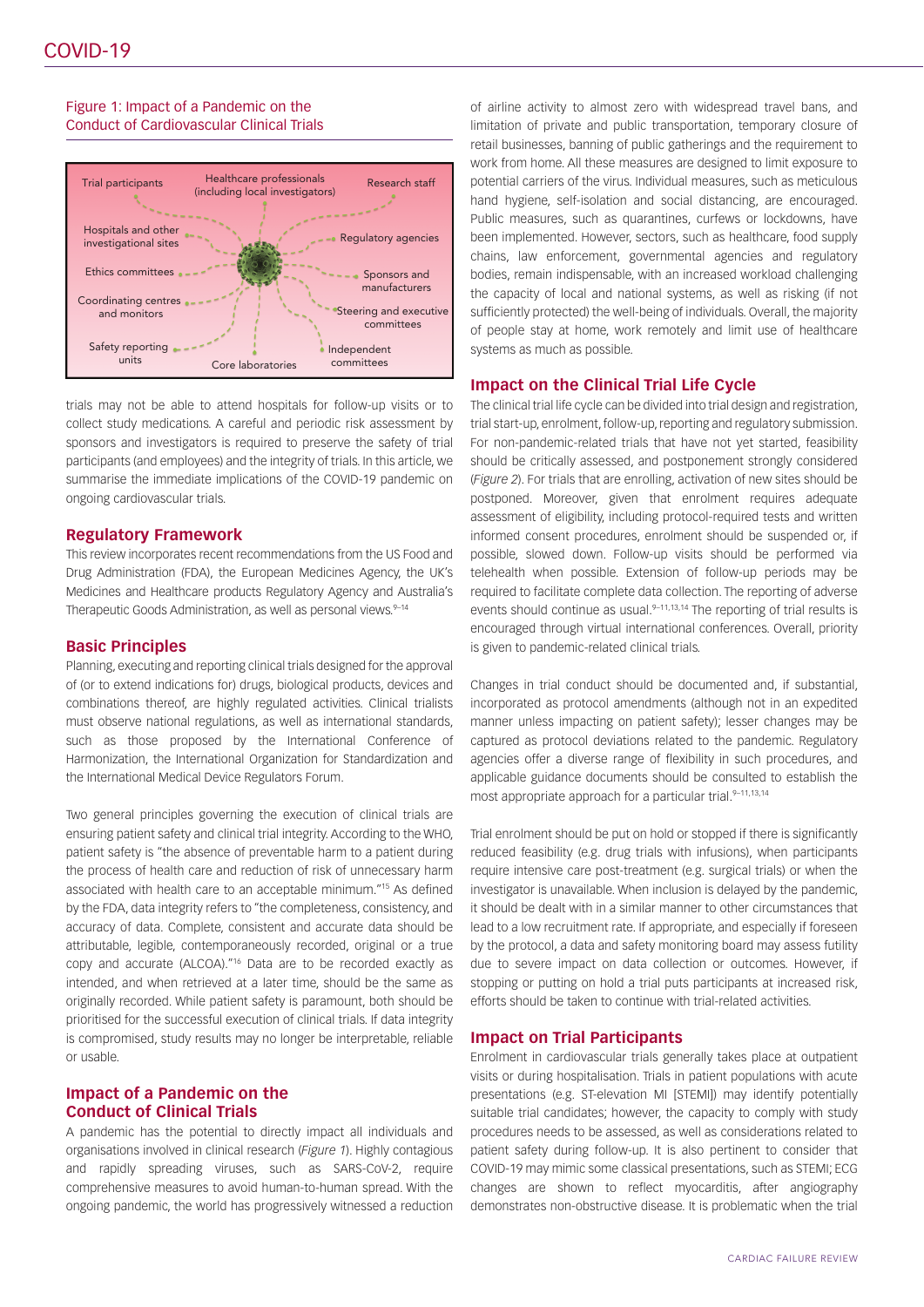#### Figure 2: Recommendations for Cardiovascular Clinical Trials During a Pandemic

| <b>TRIAL LIFE</b><br><b>CYCLE</b>   | <b>Ongoing trials</b><br>Perform risk-benefit assessment. Decide to continue with or<br>without changes, to put on hold or stop trials. Evaluate<br>feasibility of protocol adherence or need for modification.<br>Evaluate capacity to continue trials based on human resources,<br>logistics and drug distribution. Limit enrolment. | <b>SAFETY</b><br><b>OVERSIGHT</b>                           | Safety reporting and data and safety monitoring boards<br>Reporting of sever adverse events is expected to continue<br>according to standard procedures and regulation.<br>DSMBs may be appointed to determine feasibility of<br>continuing trials based on overall conduct, patient safety<br>and date integrity.                                      |
|-------------------------------------|----------------------------------------------------------------------------------------------------------------------------------------------------------------------------------------------------------------------------------------------------------------------------------------------------------------------------------------|-------------------------------------------------------------|---------------------------------------------------------------------------------------------------------------------------------------------------------------------------------------------------------------------------------------------------------------------------------------------------------------------------------------------------------|
|                                     | <b>New trials</b><br>Prioritise pandemic-related research, as evidence-based<br>treatments are lacking. Incorporate measures that limit<br>physical contact between researchers and participants.<br>Consider novel approaches that allow remote data capture<br>and remote monitoring.                                                | <b>MEETINGS AND</b><br><b>COMMITTEES</b>                    | Periodic meetings in clinical trials<br>All meetings should be remote, by means of teleconference/<br>video conferencing. Steering committee calls, investigator<br>meetings, endpoint adjudication committees and DSMBs<br>should meet remotely with appropriate technology in place.                                                                  |
| <b>TRIAL</b><br><b>PARTICIPANTS</b> | Communication with trial participants<br>The safety of trial participants and their families is paramount.<br>Participants should be informed of change in follow-up<br>(i.e. calls instead of visits, postponement of tests).<br>Participants should be given the option to continue,<br>suspend or withdraw participation.           | <b>PROTOCOL</b><br><b>ADHERENCE</b><br><b>AND REPORTING</b> | Protocol amendments, deviations and reporting<br>Consideration should be given to changes that limit the exposure<br>of participants, investigators and staff to SARS-CoV2; changes in<br>enrolment and testing. Reporting should differentiate between<br>pre-pandemic, peri-pandemic and post-pandemic, as well as<br>COVID-19 positivity/negativity. |
|                                     | COVID-19 and trial participants<br>Participants should inform the research team if they are<br>experiencing symptoms suggestive of COVID-19, if they have<br>been in contact with COVID-19 patients. Advice should be<br>given for adequate triage and management of potential<br>SARS-CoV-2 infection.                                | <b>NOVEL</b><br><b>APPROACHES</b>                           | Novel trial approaches that reduce physical contact<br>Remote site management and monitoring could be considered,<br>if feasible (i.e. privacy issues and site workload are considered).<br>Consider virtual visits, telemedicine, electronic consent or teletrials.<br>Change site location outside the hospital. Deliver medication<br>to homes.      |
|                                     | Recruitment in non-pandemic-related trials<br>Patients should be discouraged from attending areas with a<br>high density of COVID-19 patients, due to the risk of<br>contracting and spreading the virus. However, with adequate<br>protection measures, enrolment might be considered for life<br>saving interventions, if feasible.  | <b>COORDINATING</b><br><b>CENTRES</b>                       | Ongoing activities during a pandemic<br>Clinical research organisations need to swiftly transition into<br>home-based organisations and increase level of oversight to<br>deliver urgent and ongoing responsibilities. Remote systems<br>need to be upgraded to allow adequate online execution<br>and oversight.                                       |
| <b>RESEARCH</b><br><b>STAFF</b>     | Healthcare professionals and research staff<br>Investigational sites have reduced capacity, and measures<br>should be taken to avoid excessive workload. Investigators<br>should ensure adequate oversight and communication with<br>participants. Adequate documentation of protocol deviations<br>is required.                       | <b>CORE</b><br><b>LABORATORIES</b>                          | Ongoing core laboratory activities during a pandemic<br>Core laboratories continue operations utilising virtual environments<br>to analyse and review materials. Remote analysts and supervisors<br>utilise secure platforms with access to required validated analysis<br>software and study datasets. Continued ICT support is pivotal.               |

*COVID-19 = coronavirus infectious disease 2019; DSMB = data and safety monitoring board; ICT = information and communications technology; SARS-CoV-2 = severe acute respiratory syndrome coronavirus 2.*

design mandates a protocol-related treatment before angiography. Furthermore, the analysis of outcomes may be rendered more difficult, and parallel analyses of the intention-to-treat and per protocol populations will be pertinent. Participants in the follow-up phase (when they are generally at home) constitute a higher-risk population in the COVID-19 pandemic. In addition, with isolation measures, participants have limited access to investigational sites. Therefore, a switch to telehealth (with data protection measures in place) should be considered, as well as postponement/cancellation of face-to-face visits. Ascertainment of primary endpoints should be prioritised, and if these need a particular test, consideration should be given to local laboratories or imaging centres closer to the participant's home.

Postponing or changing follow-up or study intervals/windows, or not performing secondary assessments, may be considered. Importantly, a common approach to follow-up during the pandemic should be agreed upon among sponsors and investigators, and investigators should inform trial participants of any changes by means of newsletters or individual communications, including aspects affecting follow-up visits. Communication is critical. When adjusting visits or study procedures, the patient perspective must be captured. More specifically, participants may need to re-consent after being informed of the changes with the explicit possibility of stopping participation. Notwithstanding, participants should not visit investigational sites for the purpose of reconsenting. An alternative approach is a video call supplemented with a confirmatory email.<sup>11</sup> Drug trials add the complexity of drug supply and the need to maintain blinding. Consideration should be given to shipping drugs directly to homes from the investigational sites, ensuring that transportation and storage conditions are appropriate. Drug accountability and compliance should be monitored.<sup>9,11,13,14</sup>

# **Impact on Healthcare Professionals and Research Staff**

General medical practices, emergency departments and intensive care or pulmonary units are most exposed to direct contact with known COVID-19 patients. An excessive workload is also evident in imaging, laboratory and pharmacy departments, as well as other departments supporting the care of hospitalised COVID-19 patients, generally elderly people with accompanying comorbidities. Healthcare professionals from every discipline have been called upon to fight the pandemic, including retired professionals and those who have just completed formal education. Additionally, at some sites, research personnel with relevant accreditation are assigned to patient care at COVID-19 clinics.

Running clinical trials at hospitals requires the oversight of a principal investigator; the involvement of collaborators, including research fellows; and the execution of trial activities by research staff. All might become unavailable due to duties associated with the pandemic, such as the need to remain at home for parental responsibilities or due to COVID-19 infection. Communication is pivotal. Principal investigators should ensure adequate trial oversight and communication with trial participants. The unavailability of the principal investigator should be reported to the coordinating centre and sponsor, and delegation or a designated replacement communicated to ethics committees and applicable local authorities.<sup>9,11,13,14</sup>

Reduced capacity at investigational sites will impact on availability to perform study visits (or phone calls) to assess and confirm eligibility, enter data in electronic case report forms (eCRFs), to report (serious) adverse events and to follow the protocol in general. All protocol deviations should be noted, with those that are pandemic related clearly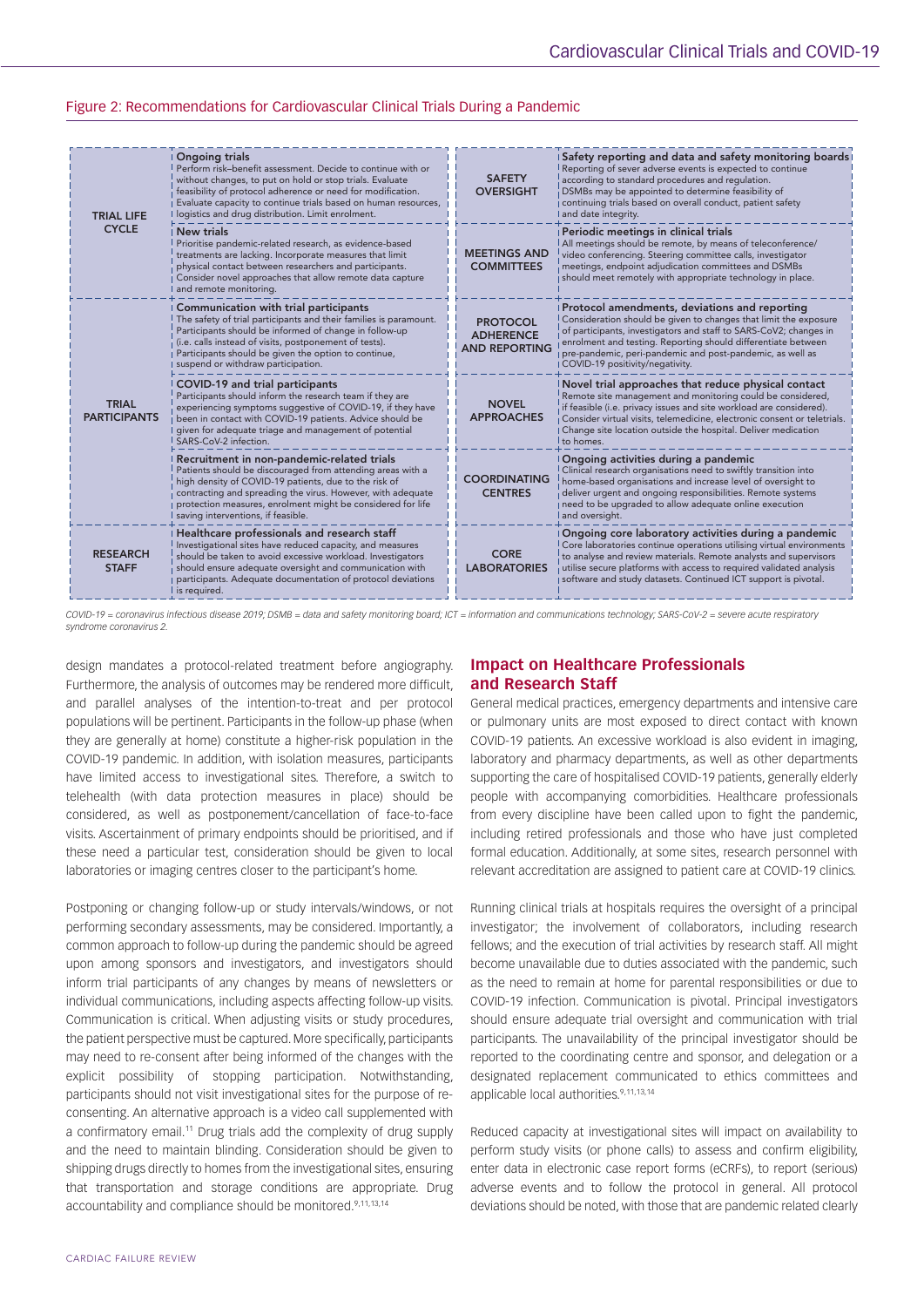identified. Most importantly, principal investigators must ensure that enrolled subjects fully comply with eligibility criteria and that all measures are taken to report adverse events in a timely fashion, given that these two are of paramount importance for patient safety. Coordinating centres may require an increased level of monitoring of eCRFs and a degree of flexibility in terms of timing for data cleaning.<sup>9,11,13,14</sup>

## **Impact on Coordinating Centres and Monitors**

Large, multicentre collaborative trials require the participation of a coordinating centre, either a contract or an academic research organisation. Coordinating centres execute the study, or activities within, on behalf of the sponsor or manufacturer. A study team is composed of a project manager, clinical research associates and study monitors, data managers, biostatistician, quality assurance manager and safety reporting units, with or without a medical monitor. A pandemic prompts the need to work from home and cancel face-toface visits. Where systems are upgraded to allow remote work and staff remain available for reception of materials, coordinating centres can continue to operate during a pandemic. Site initiation and monitoring visits are cancelled, postponed or performed remotely using webbased technology (although source data verification can be postponed). Remote monitoring is possible, but might not be feasible at all participating sites in a trial and increases the workload at the site. Moreover, technical requirements, confidentiality issues, updated consents and the increased burden to site personnel could make it impractical.<sup>13</sup> In line with this, quality assurance measures, such as site audits, are postponed unless serious non-compliance is identified.

#### **Impact on Trial Committees**

The participation of several committees in clinical trials ensures proper scientific and operational oversight, data integrity and quality, as well as patient safety. Typically, the steering committee is composed of established investigators or key opinion leaders, and representatives from parties involved (e.g. coordinating centres, sponsor, grant givers). During the pandemic, office-based professionals work from home, and participation may be limited. Nevertheless, given the oversight duties of the steering committee and data and safety monitoring boards, the frequency of meetings might need to be increased to address immediate pandemic-related needs. At the beginning of the pandemic, cardiovascular clinicians saw a reduction in patient load, as the population was advised to stay at home. Unfortunately, this has resulted in late presentations of severe conditions (e.g. non-STEMI or decompensated heart failure). However, as hospital resources are depleted, not only in materials but also in personnel, cardiovascular clinicians are required to perform pandemic-related tasks and to self-isolate, potentially limiting their availability for participation in committees. The same applies to members of clinical event committees and data and safety monitoring boards. Potential exceptions are data managers and biostatisticians. In theory, this could reduce the availability of clinicians to participate in committee calls; however, in practice, this might not be the case. Committed investigators tend to stretch time when required, as shown by Chinese investigators who managed to report initial cohorts despite being at the centre of the pandemic.<sup>2,4</sup> All meetings are planned as teleconferences.

#### **Impact on Core Laboratories**

Cardiovascular trials, particularly interventional trials, rely heavily on imaging. For the purpose of an unbiased and consistent analysis, central laboratories are utilised. Imaging modalities, such as echocardiography, ECG, cardiac MRI, angiography assessments, intracoronary imaging and cardiac CT, are frequently used. Thus, for a core laboratory to ensure timely delivery during a pandemic, conditions should allow analysts and supervisors to work remotely. Data should reach core laboratories electronically, with secure and certified datatransfer providers. Time windows for imaging follow-up might need to be adjusted and uploading activities may also be interrupted. Analysing cardiovascular images might not be as efficient at home when compared with a well-equipped work environment. However, remote access through a secure connection to software and datasets, as well as databases, will allow continuity of activities. Information and communication technology departments play a pivotal role in setting up and maintaining reliable infrastructure. A lack of remote access could force activities to stop during a pandemic.

#### **Safety Oversight**

Safety reporting should continue in line with national regulations and following standard procedures.<sup>9-11,13,14</sup> Investigators should ensure timely capture of serious adverse events, a process that might involve extended use of telehealth. Moreover, serious adverse events should be identified, where possible, as pandemic or non-pandemic related. The inability to deliver investigational drugs could pose additional risks to participants and warrants an increased level of safety monitoring.<sup>9,10</sup> Ongoing trials lacking data and safety monitoring boards might need to revisit that decision on a per-case basis. Data and safety monitoring boards may independently assess an ongoing trial that has been severely affected by the pandemic (e.g. incomplete data, incomplete follow-up) to help investigators and sponsors elucidate, without compromising the integrity of the trial, whether continuing the trial will yield interpretable data.12

#### **Impact on Protocol Adherence and Trial Reporting**

A pandemic has a significant impact on the ability to adhere to protocol requirements (e.g. missed follow-up visits or tests). Importantly, protocol deviations should be documented with an indication that they are pandemic-related following standard procedures.9,12–14 Data collection could be challenging, but should not stop. When reporting the results of a trial, cohorts might need to be divided as pre-pandemic, peri-pandemic and post-pandemic.<sup>12</sup> Statistical analysis plans might need adaptions when considering the influence of the pandemic in the interpretability of results, especially when endpoints share characteristics with COVID-19 related events.<sup>9</sup> Guidance on the interpretability of results when analysing data with missing values, unbalanced completeness or out-of-window assessments (e.g. echocardiograms, control angiograms, laboratory values) might also be required, depending on the duration of the pandemic. For multicentre trials, a per-site assessment might be required for outbreak areas versus non-outbreak areas. The interpretability of the overall evidence generated should be discussed with regulatory authorities.<sup>9,12–14</sup> The use of vaccines, once available, might also require adequate documentation in study databases to avoid unbalanced usage.

## **Impact on Ethics Committees and Regulatory Agencies**

Ethics committees (ECs; or institutional review boards [IRBs]) and regulatory agencies experience a significant increase in activity during a pandemic. ECs/IRBs face the burden of protocol amendments for ongoing trials, and prioritise activities related to the pandemic, including the review of COVID-19 trial submissions.<sup>9,12-14</sup> Regulatory agencies play a critical role in protecting citizens from threats, including emerging infectious diseases, thus the importance of providing timely guidance, such as the regulatory documents that form the basis of this article.9-14